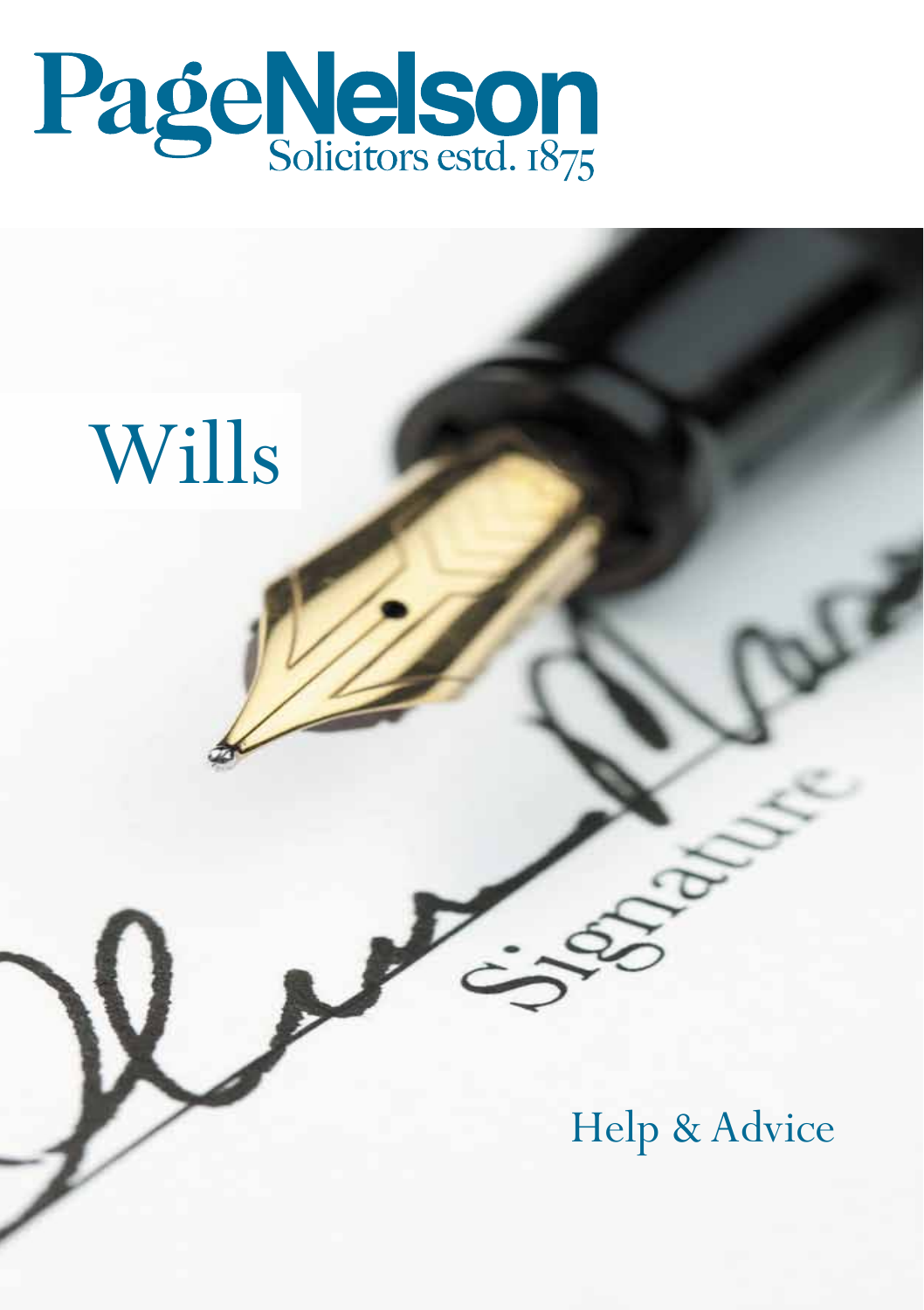

### What is a Will?

A Will is a legal document in which a person (The Testator) sets out what they want to happen to their property after their death. It can also deal with matters such as funeral arrangements and who will look after children.

The Will must be carefully worded and correctly executed and witnessed in order to be valid.

## Who should make a Will?

Everyone. It is important for everyone to have a Will in place. It is particularly important for anyone who has children, substantial assets or a complex family situation. If not, your property and affairs may not be dealt with as you would have wished. The State will dictate who inherits and your friends, certain relatives and favourite charities will not be included.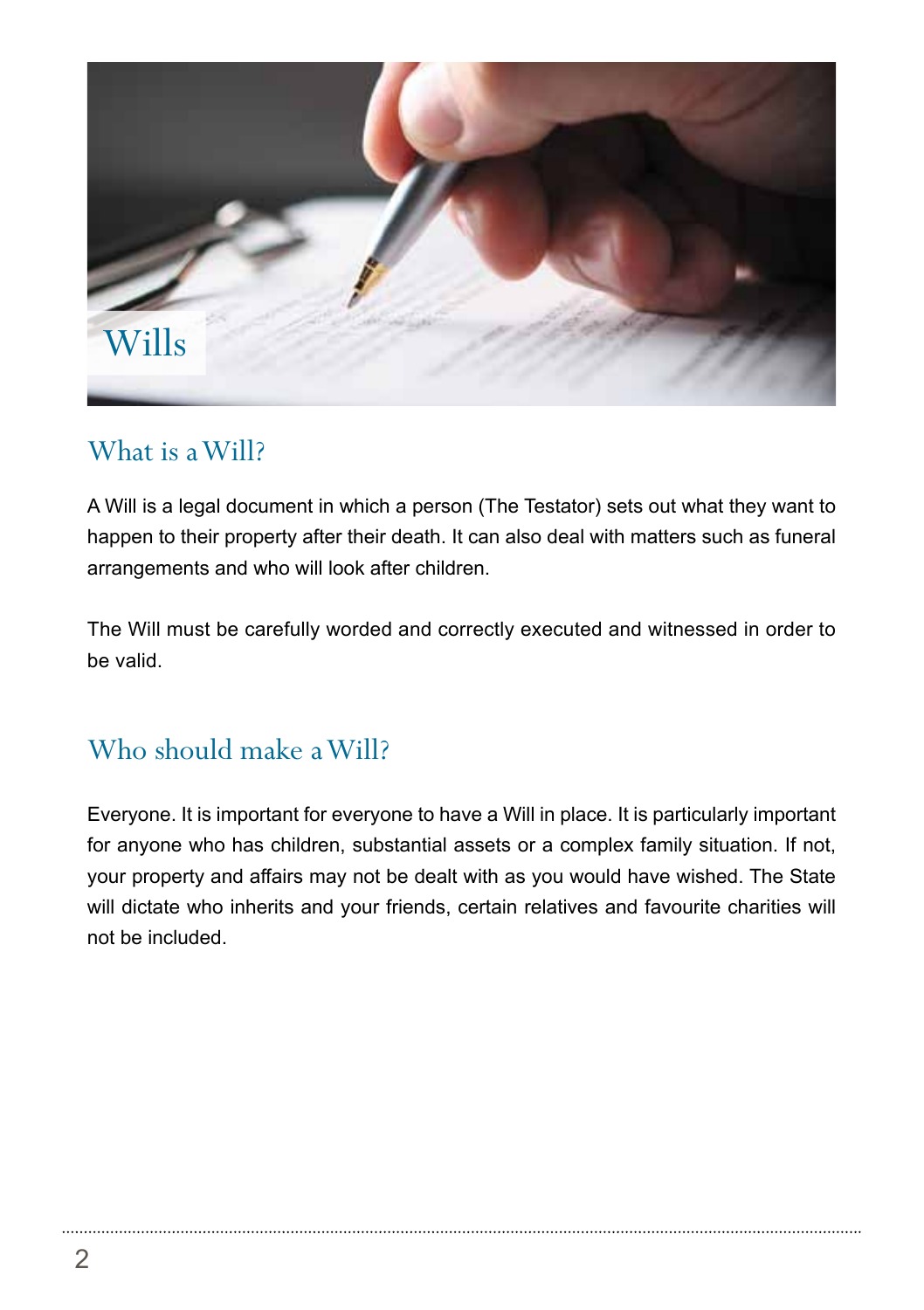

You will be intestate and:

- A great deal of stress, worry and disagreement may be caused within your family as to who will manage your affairs and who will inherit from you;
- Substantial delays may be caused in dealing with your estate;
- Your property may not go to the beneficiaries you would have chosen;
- Your spouse may not necessarily inherit everything you own;
- A court may decide who will take care of your children;
- Friends, stepchildren, godchildren, and unnamed partners will not inherit from you;
- Inheritance tax may be payable unnecessarily when arrangements could have been made to make sure that all of your money was left to your family;
- Those who inherit may spend your money as they like, and not as you may have wanted.

#### Points to Consider

1. Make sure your Will is updated when and if your circumstances and wishes change e.g death or marriage of relatives, or an increase or decrease in your assets.

2. A reputable solicitor will never resort to cold calling. If anyone telephones you or knocks on your door to discuss these very personal issues do NOT divulge your personal or financial information to them.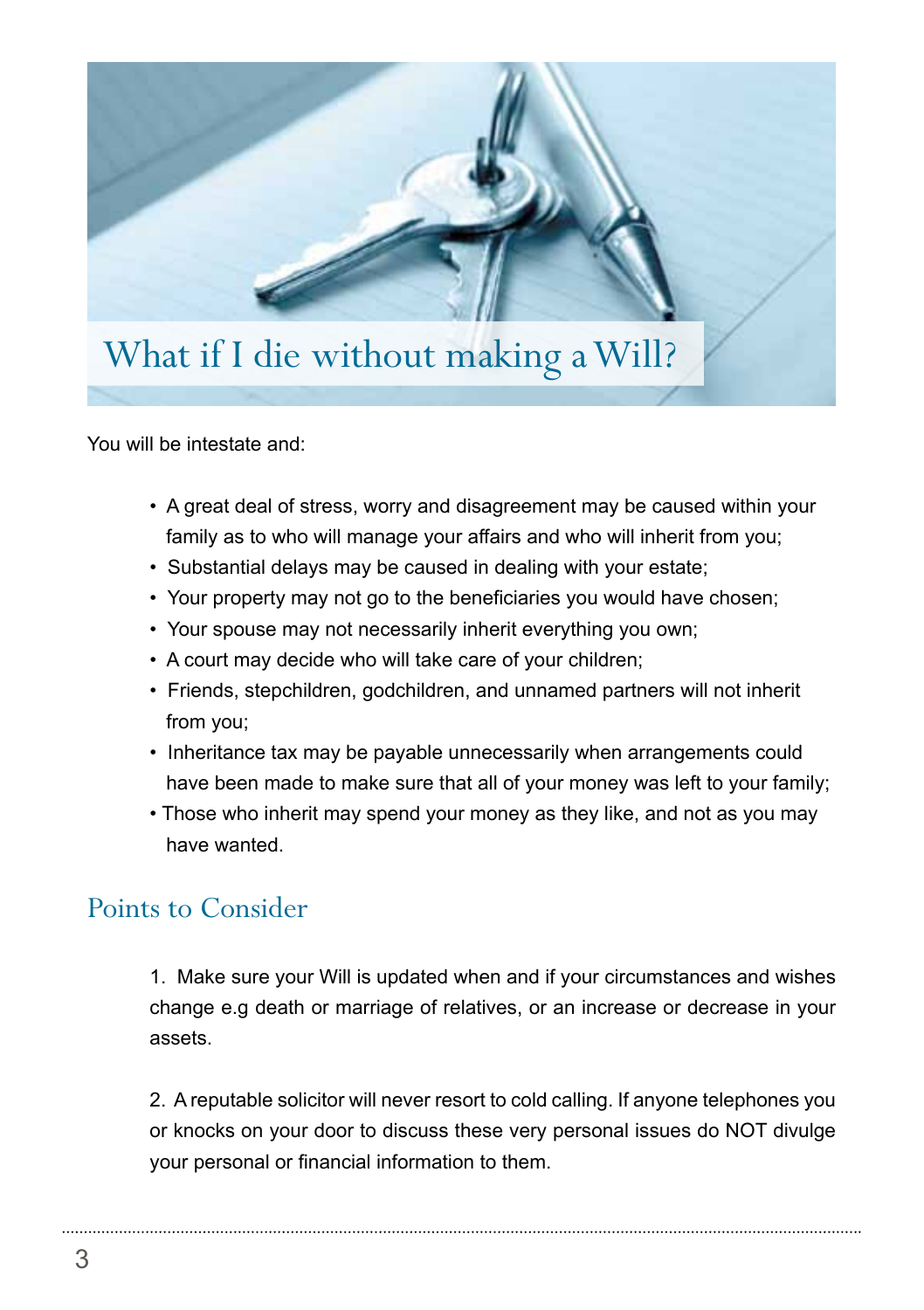### Can a Will be contested?

A Will may be contested if:

- It is invalid because the testator did not understand what they were doing, was under undue pressure or influence or did not correctly execute the Will;
- It does not adequately provide for someone who is entitled to benefit from the estate e.g. a dependent or spouse who can claim that they should reasonably have been provided for in the Will;
- It has been revoked or replaced by a later valid Will;
- It is a forgery.

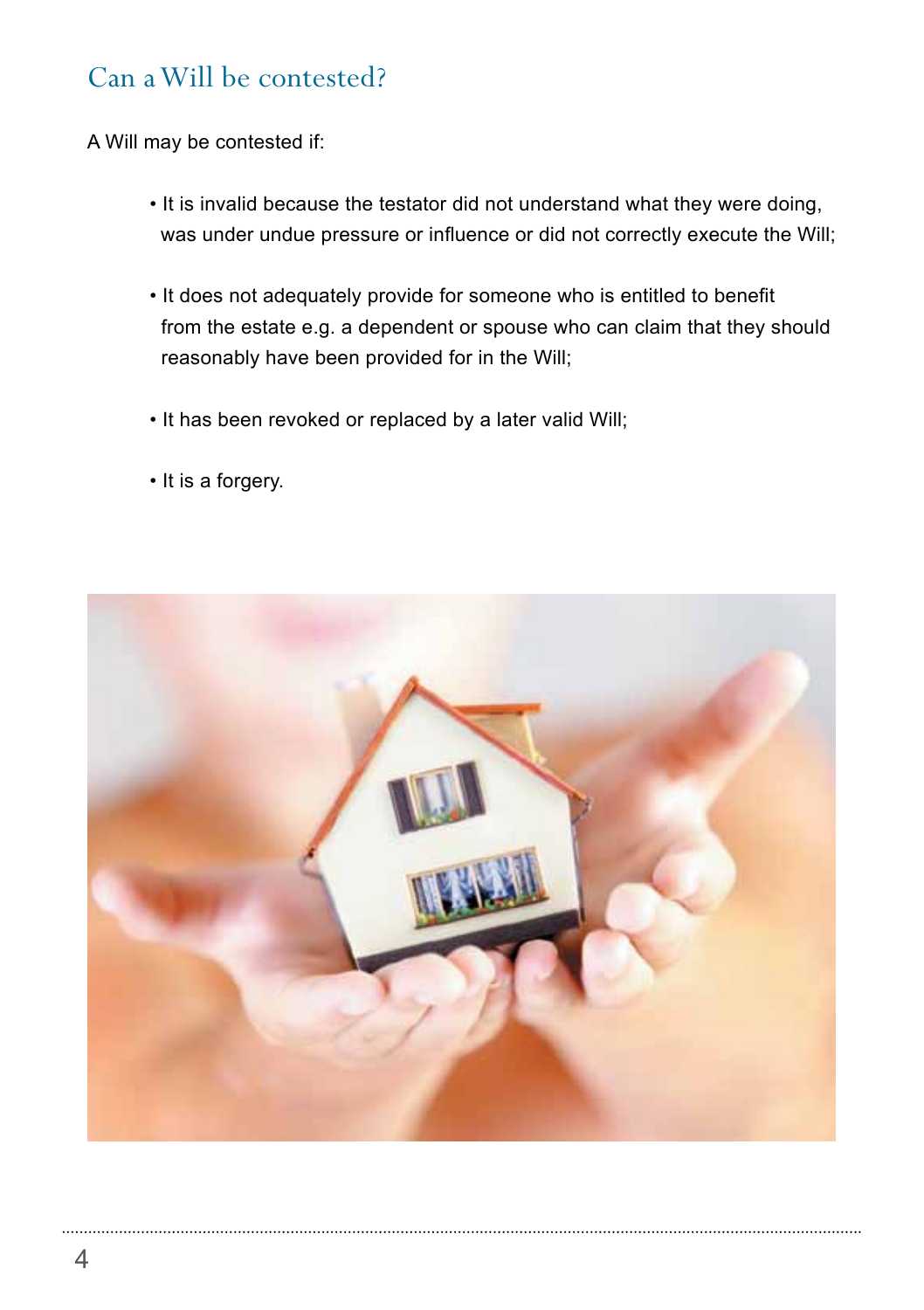

#### Some points to consider:

- Who should I appoint as Executor(s)?
- Who should I appoint as Guardian(s)?
- Is there any specific item I wish to leave to any person/people/charity?
- Is there any specific amount of money I wish to leave to any person/people/charity?
- What else will happen to the rest of my estate? If I leave it to more than one person, will it be in equal or unequal shares?
- Do I want to create a trust whereby some Beneficiaries will not receive a lump sum but an interest in an asset to be held on trust? We can explain these difficult issues in clear terms.

#### How do I make a Will?

It is strongly recommended that you instruct a qualified Solicitor to prepare the Will for you. If the Will is not prepared and executed property, it may not do exactly what you want and may even be invalid.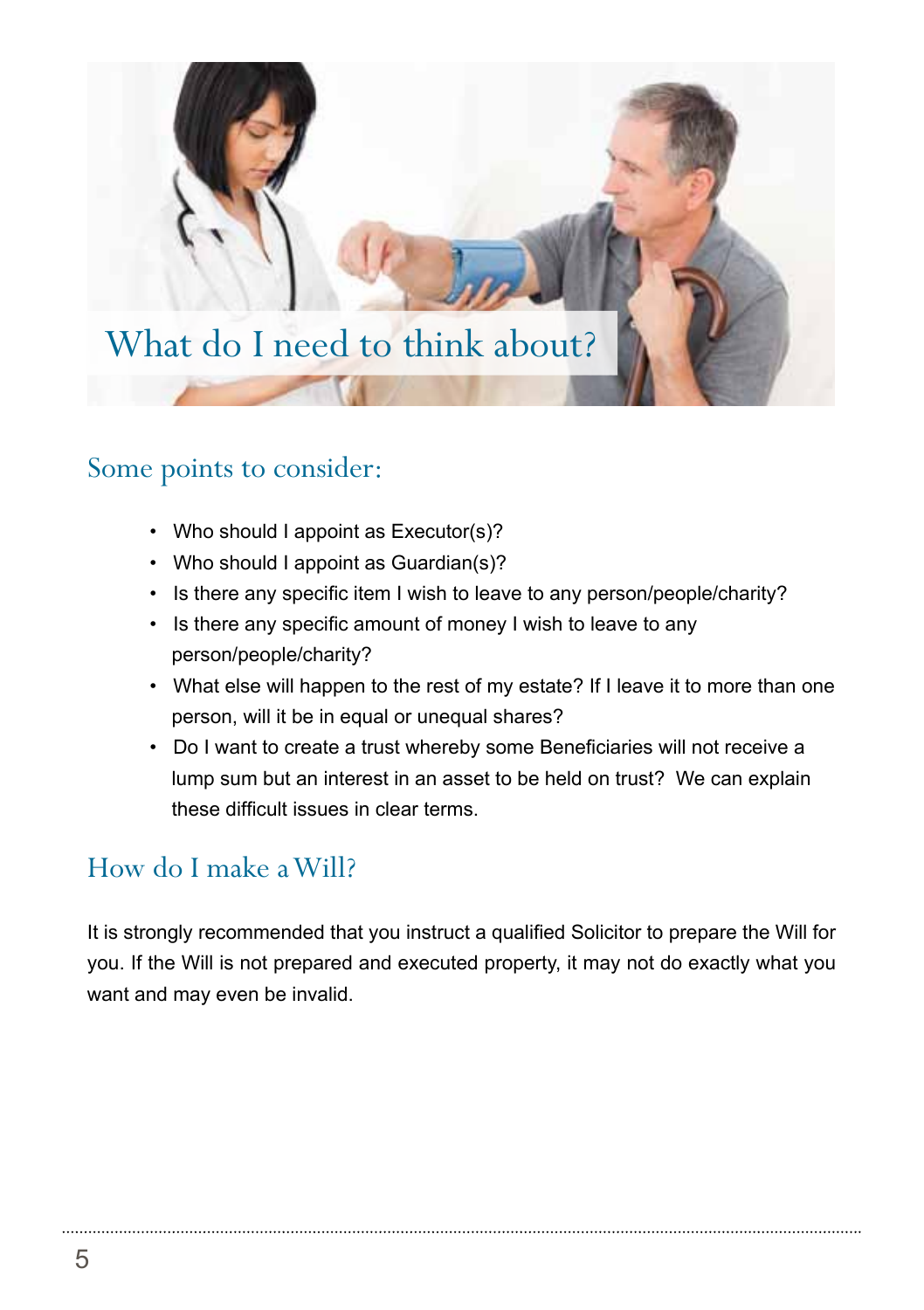

## When should I make a Will?

In England and Wales anyone over the age of 18 can make a Will. You should consider doing so particularly if you are thinking of getting married or entering into a civil partnership, if you own anything jointly with another person, or if you are getting divorced.

If you marry, any previous Will becomes invalid unless you have added a specific clause to deal with this. Many people decide to make a will when they have their first child.

## People involved in making a Will

The following are the different people involved in making a Will:

#### **The Testator**

The Testator (or the Testatrix if female) is the person making the Will.

#### **The Executor**

The Executor is the person appointed to manage your affairs. You should appoint someone who knows you well and is able to take on the responsibility. The Executor should be over 18 and not bankrupt. Consider appointing two in case one could not take on the role or think about a possible replacement in this case.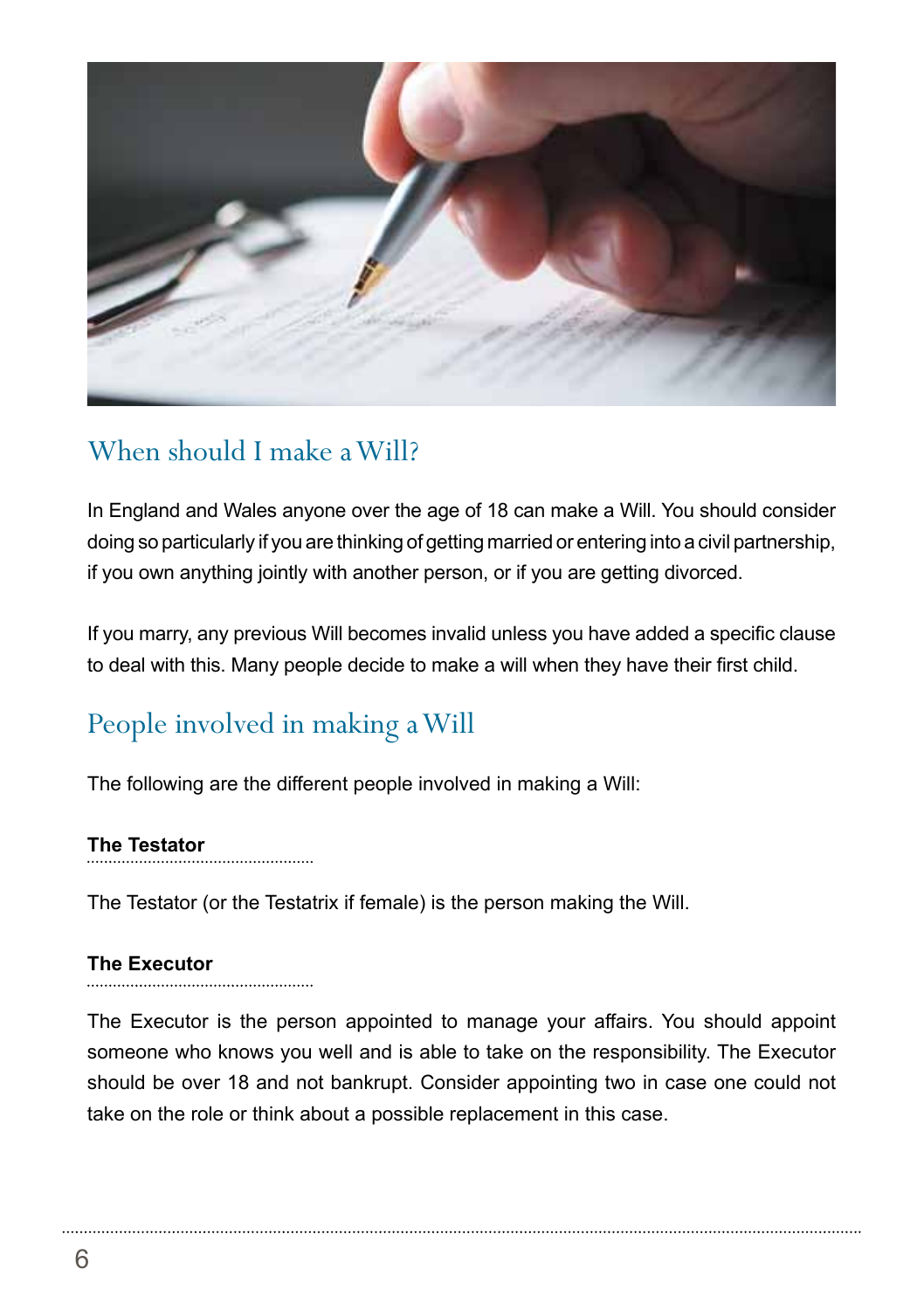## **The Guardian**

The Guardian is the person you would like to appoint to take care of your minor children in the event of the death of both parents. It is an expression of your wishes, although not legally binding.

#### **The Beneficiary**

The Beneficiary is the individual, group or charity to whom you leave some or all of the property.

**The Witness**

This is one of two people (not a Beneficiary) who witness your signature on the Will. If the Will is not correctly signed and your signature witnessed in this way, it will be invalid.